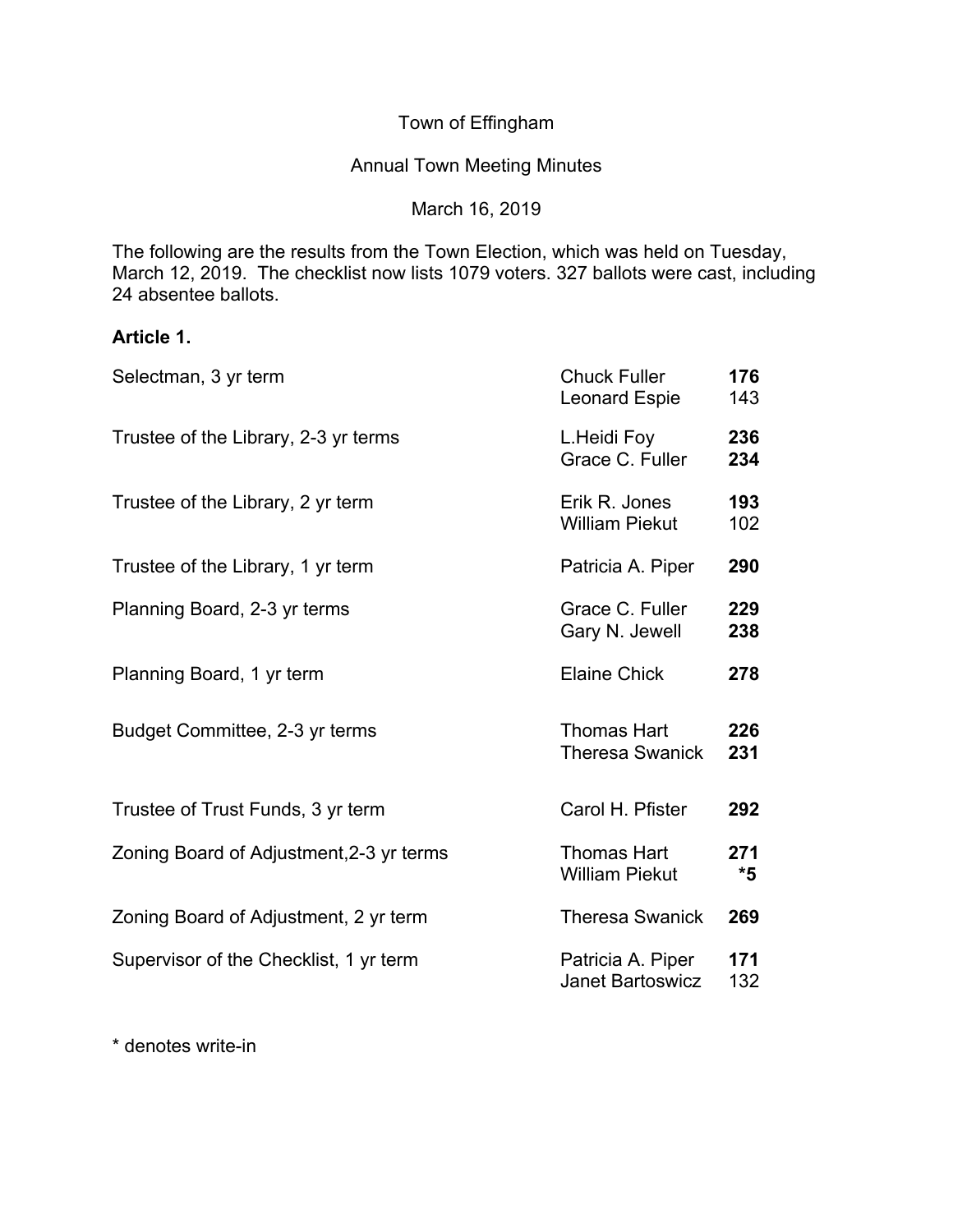**Article 2.** Are you in favor of the adoption of Amendment 2019-1, petitioned repeal of the Zoning Ordinance of the Town of Effingham, New Hampshire, 2000?

The Planning Board does not recommend this petitioned article.

### **YES 89 NO 229**

**Article 3.** Are you in favor of the adoption of Amendment 2019-2 as proposed by the Planning Board for the Town Zoning Ordinance as follows: Amend Section 1004 (which applies to sand/gravel pits) to correct the state statute citation that applies, to read: Aggregate Extraction: Permits issued per RSA 155-E. Also regulated by Article 22. (*This is a housekeeping item.)*

### **YES 211 NO 92**

**Article 4.** Are you in favor of the adoption of Amendment 2019-3 as proposed by the Planning Board for the Town Zoning Ordinance as follows: Amend Section 302 Definitions to have *Recreation Vehicle (RV)* list several types of RVs in this category, delete size and width from 'Travel Trailer', and add 'Park Model RV'.

# **YES 202 NO 107**

**Article 5.** Are you in favor of the adoption of Amendment 2019-4 as proposed by the Planning Board for the Town Zoning Ordinance as follows: Amend Section 605 Motor Vehicle/RV Storage to add RV to the heading and remove language re trailers (for boats/snowmobiles/etc).

### **YES 202 NO 102**

**Article 6.** Are you in favor of the adoption of Amendment 2019-5 as proposed by the Planning Board for the Town Zoning Ordinance as follows: Amend Section 1008 Campground to delete the word 'trailer' from F2, add 'Recreational Vehicle (as defined in Section 302)', and delete examples of RVs. (*This is a housekeeping item.)*

# **YES 218 NO 86**

**Article 7**. Are you in favor of the adoption of Amendment 2019-6 as proposed by the Planning Board for the Town Zoning Ordinance as follows: Amend Section 302 Definitions to include *Solar Energy System*, defining roof mounted and ground mounted installations as structures.

**YES 158 NO 145**

**Adjourn meeting at 7 pm. Meeting will reconvene at the Effingham Elementary School, 6 Partridge Cove Road, Effingham on Saturday, March 16, 2019 at 9 o'clock AM**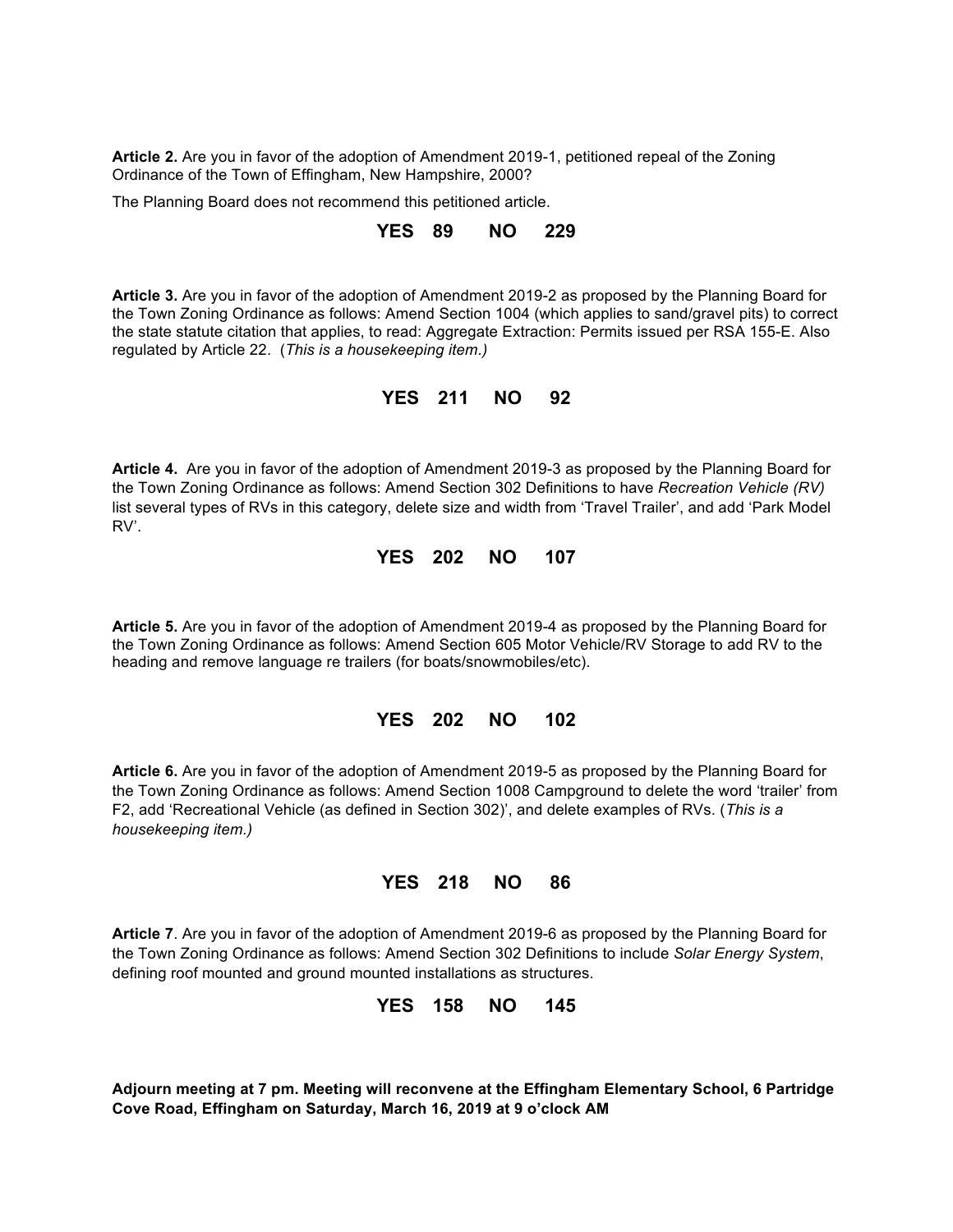**The Town Meeting was called to order at 9:13 am on Saturday, March 16. Moderator Susan Slack went over the Rules of Procedure.** 

# **A motion was made and seconded to move Article 24 prior to Article 8. Motion passed. In keeping with the order of the warrant, Article 24 will be placed after Article 23.**

**Article 8.** To see if the town will vote to change the purpose of the Town Hall Repair and Restoration Trust Fund previously established, to the Town Hall Repair and Rehabilitation Expendable Trust Fund. The purpose of this fund will be to preserve the Town Hall building including making structural repairs/restorations and interior-exterior repairs/restorations to the building, systems and site as well as rehabilitation by altering or adding to the property to meet continuing or changing uses while retaining the property's historic character. And furthermore to name the Board of Selectmen as agents to expend from the fund. A 2/3 vote required.

### **The Article was moved, seconded and passed as read. Handcount: Yes 62 No 0.**

**Article 9.** To see if the town will vote to discontinue the Municipal Auditing ETF created in 2012. Said funds, approximately \$16,430 with accumulated interest to date of withdrawal, are to be transferred to the municipality's general fund. Majority vote required

#### **The Article was moved, seconded and passed as read.**

**Article 10**. To see if the town will vote to raise and appropriate the sum of \$10,000 to be added to the Police Cruiser & Equipment Purchase CRF previously established. Majority vote required. The Budget Committee and the Board of Selectmen recommend this article.

#### **The Article was moved, seconded and passed as read.**

**Article 11**. To see if the town will vote to raise and appropriate the sum of \$10,000 for the purpose of paying the Town of Ossipee an unbilled payment for use of Parks and Recreation in the year 2018, and further to authorize this amount to come from the unassigned fund balance as of December 31, 2018, available for withdrawal on January 1. Majority vote required. The Budget Committee and Board of Selectmen recommend this article

### **The Article was moved, seconded and passed as read.**

**Article 12.** To see if the town will vote to raise and appropriate the sum of \$15,000 to be added to the Municipal Buildings ETF previously established. The Budget Committee and the Board of Selectmen recommend this article. Majority vote required.

#### **The Article was moved, seconded and passed as read.**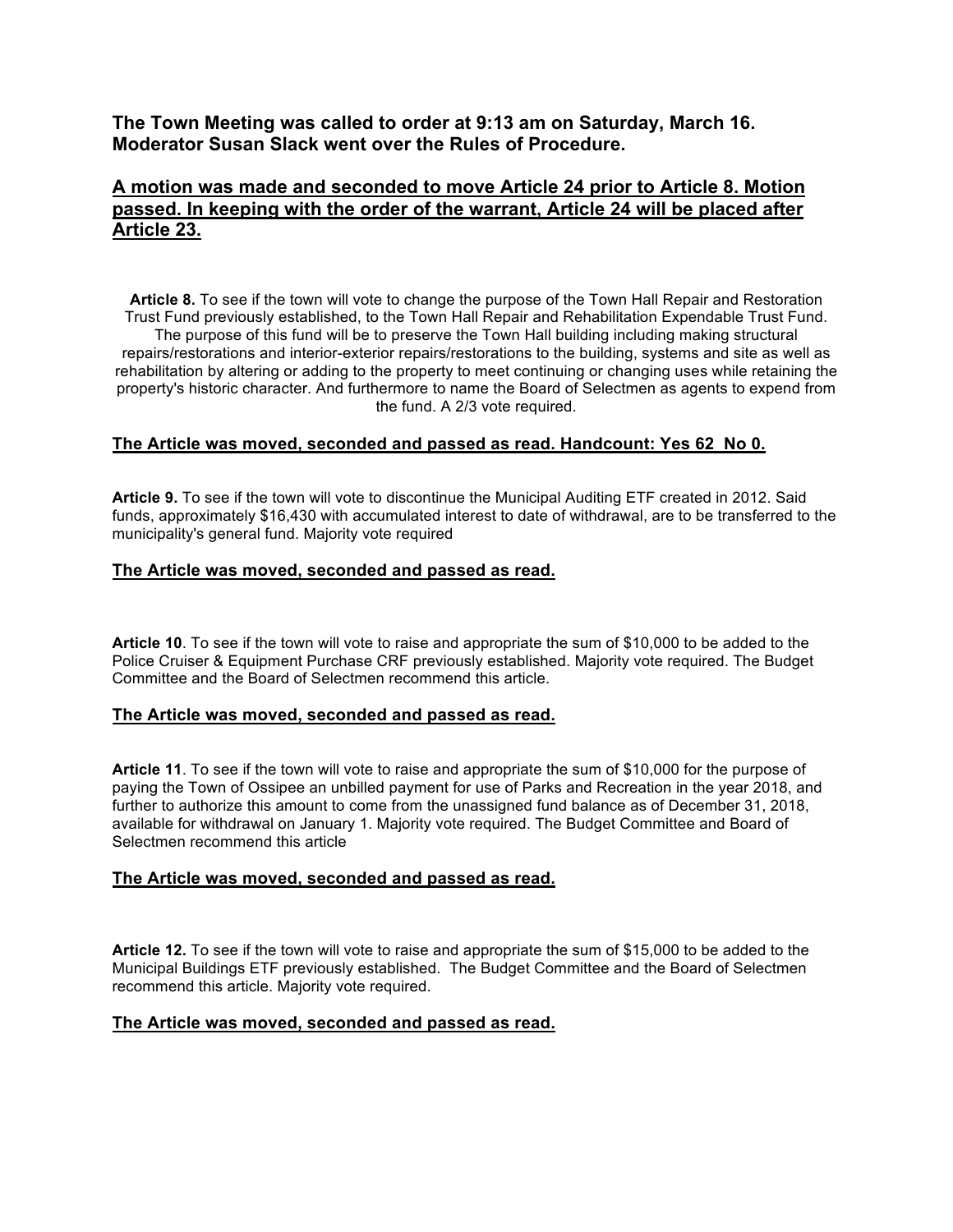**Article 13.** To see if the town will vote to raise and appropriate the sum of \$1,610 to be added to the Invasive Aquatic Plant CRF previously established. Majority vote required. The Budget Committee and the Board of Selectmen recommend this article.

#### **The Article was moved, seconded and passed as read.**

**Article 14**. To see if the town will vote to raise and appropriate the sum of \$20,000 to be added to the Fire Truck and Fire Truck Equipment CRF previously established. Majority vote required. The Budget Committee and the Board of Selectmen recommend this article.

### **The Article was moved, seconded and passed as read.**

**Article 15**. To see if the town will vote to raise and appropriate the sum of \$20,000 to be added to the Town Hall Repair and Rehabilitation Expendable Trust Fund, otherwise known as the Town Hall Repair and Restoration ETF previously established. Majority vote required. The Budget Committee and the Board of Selectmen recommend this article.

#### **The Article was moved, seconded and passed as read.**

### **A motion was made and seconded to restrict reconsideration of Articles 8-15 and Article 24. Motion passed.**

**Article 16**. To see if the town will vote to raise and appropriate the sum of \$2,000 to be added to the Transfer Station/Recycling Center CRF previously established. Majority vote required. The Budget Committee and the Board of Selectmen recommend this article.

# **The Article was moved, seconded and passed as read.**

**Article 17**. To see if the town will vote to raise and appropriate the sum of \$2,500 to be added to the Computer and Network Equipment ETF previously established. Majority vote required. The Budget Committee and the Board of Selectmen recommend this article.

#### **The Article was moved, seconded and passed as read.**

**Article 18.** To see if the town will vote to raise and appropriate the sum of \$2,000 to be added to the Police Safety/Protective Gear ETF previously established. Majority vote required. The Budget Committee and the Board of Selectmen recommend this article.

#### **The Article was moved, seconded and passed as read.**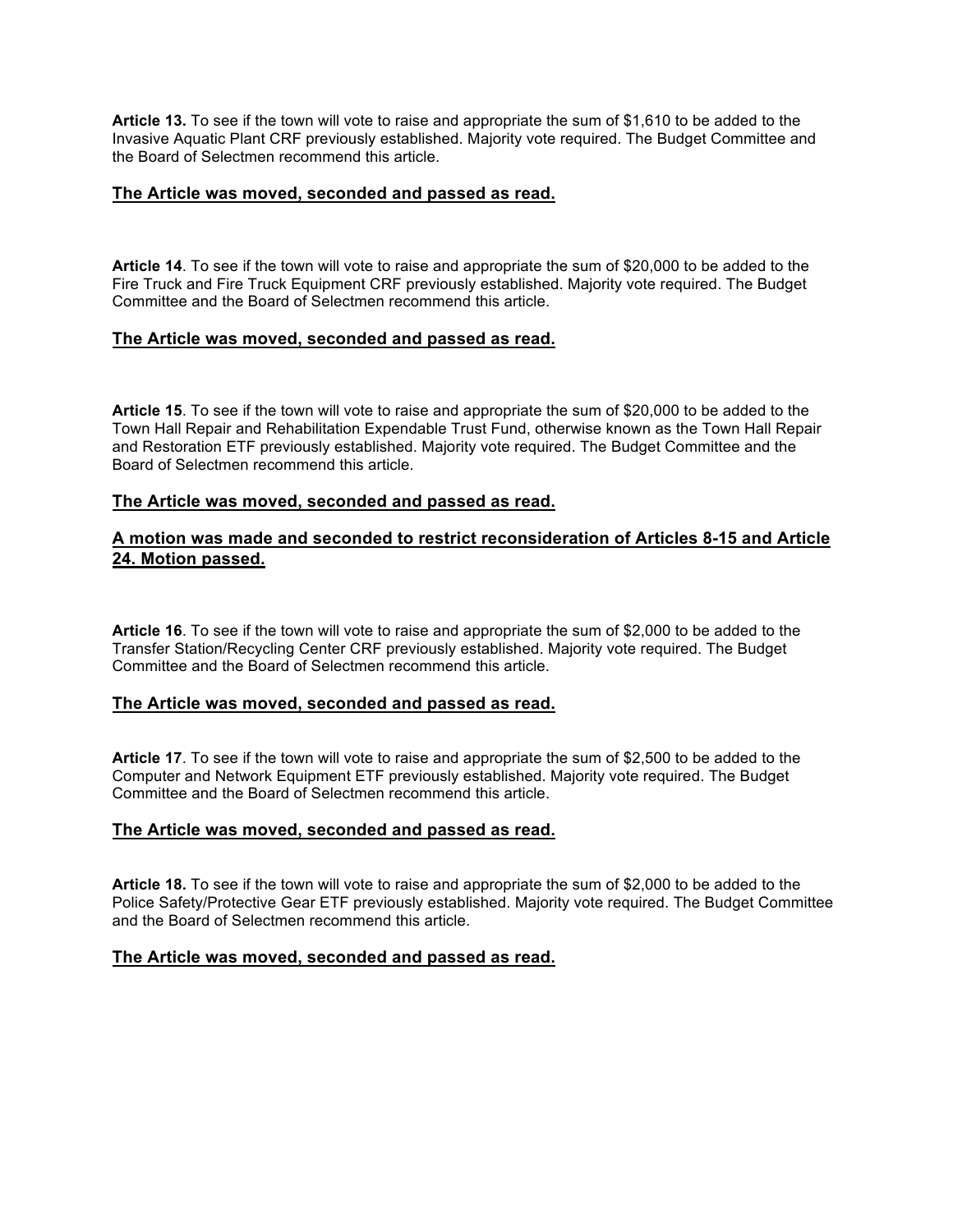**Article 19.** To see if the town will vote to raise and appropriate the sum of \$1,000 to be added to the Fire Truck and Fire Truck Equipment CRF previously established. This sum to come from December 31, 2018 fund balance available for transfer on January 1. The \$1,000 represents funds received from the Town of Parsonsfield for Fire Department mutual aid. No amount to be raised from taxation. Majority vote required. The Budget Committee and the Board of Selectmen recommend this article.

### **The Article was moved, seconded and passed as read.**

**Article 20**. To see if the town will vote to raise and appropriate the sum of \$225,000 to repair/reconstruct the Elm Street bridge. This sum to come from unassigned fund balance. No amount to be raised from taxation. Majority vote required. The Budget Committee and the Board of Selectmen recommend this article.

# **The Article was moved, seconded and passed as read.**

**Article 21**. To see if the town will vote to raise and appropriate the sum of \$190,000 for the purpose of reclamation and paving of a section of Green Mountain Road. Majority vote required. The Budget Committee and the Board of Selectmen recommend this article.

# **The Article was moved, seconded and passed as read.**

**Article 22**. To see if the town will vote to raise and appropriate the sum of \$60,000 for the purpose of road reconstruction. Majority vote required. The Budget Committee and the Board of Selectmen recommend this article.

### **The Article was moved, seconded and passed as read.**

# **A motion was made and seconded to restrict reconsideration of Articles 16-22. Motion passed.**

**Article 23**. To see if the town will vote to raise and appropriate the Budget Committee's recommended amount of \$1,689,687 for general operations. The Board of Selectmen recommend the amount of \$1,695,042. Majority vote required.

# **Motion was made and seconded to correct a typographical error on the amount of the BOS recommended amount to \$1,690,542. Motion passed.**

**A motion was made and seconded to change the Solid Waste line to \$15,000. Motion passed.**

**A motion was made and seconded to increase the Health Agencies line by \$250 to support the Red Cross. Motion passed.** 

**The Article was moved, seconded and passed as amended. Operating Budget line now reads \$1,700,337.**